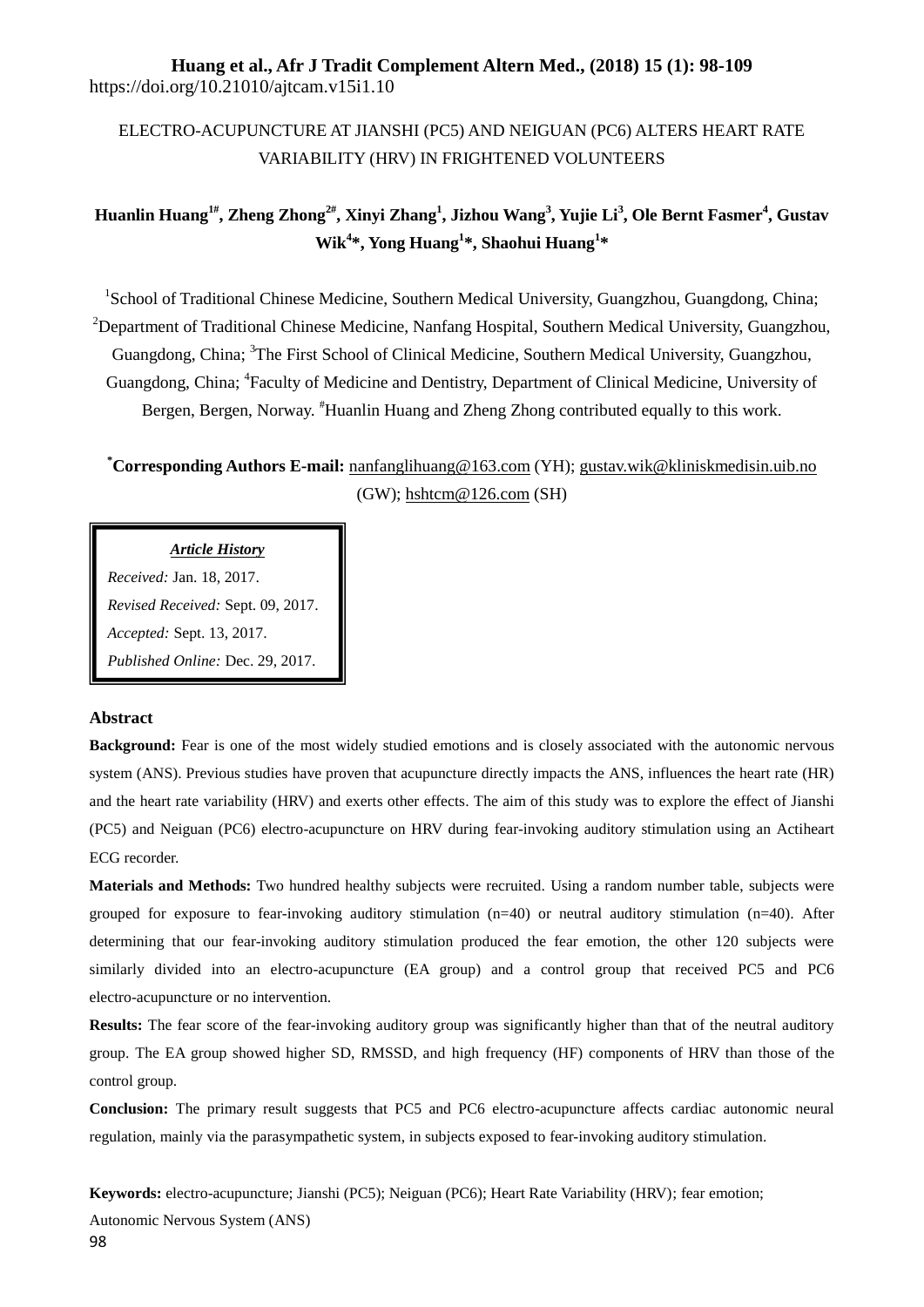# **Introduction**

Fear may be the most widely studied emotion (Gullone et al., 1996). It was systematically described by Charles Robert Darwin in *The expression of the emotions in man and animals (1872).* Studies from Brokovec and O'Brien (Borkovec and O'Brien, 1977), Lerner (Momen et al., 2005), and Etzel (Etzel et al., 2006) have reported an increase in heart rate (HR) during fear. HR changes are in response to the activation or suppression of the cardiac autonomic nervous system (ANS), which is synergistically mediated by the cardiac sympathetic and parasympathetic systems (Guo and Zhang, 2007). An increasing HR indicates cardiac sympathetic system activation or parasympathetic system suppression. Studies have suggested that the main effects of acupuncture include HR reduction and heart rate variability (HRV) alteration (Hsu et al., 2007).

HRV specifies the variations that occur within every cardiac cycle, as relayed by adjustments from the ANS to the cardiac sinoatrial node. HRV indexes thus reflect the activity balance of the sympathetic and parasympathetic systems (Asl et al., 2008, de la Cruz Torres et al., 2016). In recent years, multiple studies have explored the effect of acupuncture on HRV in physiological and pathological conditions (de la Cruz Torres et al., 2016, Guo and Zhang, 2007, Asl et al., 2008, Jia et al., 2011, Nakahara et al., 2016, B A Cker et al., 2008, Park et al., 2008). One current conclusion is that acupuncture activates the parasympathetic system, which leads to HR reduction (Wang et al., 2002, Litscher, 2010). In a review aimed to explore the mechanisms of acupuncture, Anderson et al. (2012) has confirmed that despite varying research methods and the limitations of experimental conditions, acupuncture can increase HRV, which in turn indicates that acupuncture may reduce the incidence of cardiovascular disorders by balancing ANS activities.

Neiguan (PC6) is one of the most frequently used clinical acupoints (acupuncture points) and is important for treating cardiovascular disorders in clinical practice (Witt et al., 2012). Recent investigations have also indicated that PC6 and Jianshi (PC5) are related to segments of peripheral ganglions relaying information from other internal organs to the heart. PC5 and PC6 converge at the plies of the spinal cord (especially V, VI, VII) in the central pivot (Tao et al., 1993). It is also possible that nervous fibres of the cardiac partitions and those influenced by the PC6 stem from the same or adjacent cells in sympathetic and parasympathetic ganglions (Liu et al., 2002). Nervous impulses produced by PC5 needling have been suggested to pass through median nerves II and III, to be integrated in the spinal cord, and then to directly or indirectly modulate cardiac autonomic nervous functions (Li et al., 2012). Assuming these models describe a morphological basis of acupuncture's effect on the emotion of fear, we decided to study the effect of PC5 and PC6 electro-acupuncture on HRV during fear-invoking auditory stimulation using an Actiheart ECG recorder (Brage et al., 2005).

# **Materials and Methods**

# **Participants**

Two hundred (100 male and 100 female) students from Southern Medical University were recruited from October 2013 to December 2015, with 80 subjects for the audio evocation effect experiment and 120 for the electro-acupuncture experiment. (Fig. 1)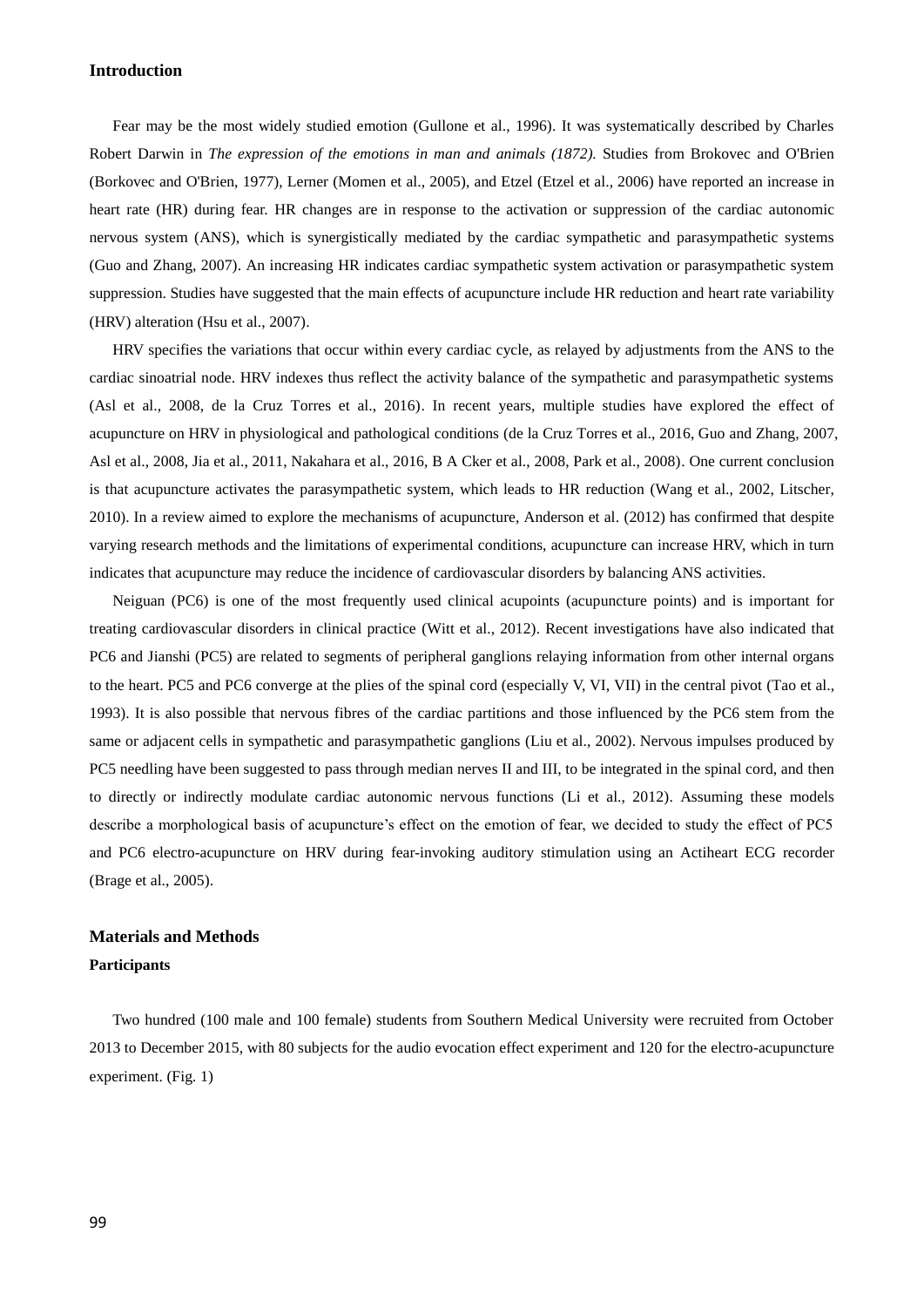

**Figure 1:** Grouping of the volunteers

# **Clinical trials registry and ethics review**

This study protocol was approved by the Chinese Registered Clinical Trial Ethics Committee (ChiECRCT-2012008), and written informed consent was obtained from each participant before the study began.

The experiment was performed in accordance with the approved guidelines. The trial was registered in the China Clinical Trials register on  $13<sup>th</sup>$  March 2012 (ChiCTR-TRC-12002386).

#### **Inclusion and exclusion criteria**

#### **Inclusion criteria**

(1) Undergraduate students aged from 18 to 24 years. (2) Physically healthy, with a body mass index (BMI) index ranging from 18.5 to 22.9 together with a waistline less than 80 cm for females and 90 cm for males. (3) Regular diet (no addiction to tea, coffee, alcoholic beverages, or tobacco). (4) Normal ECG and no history of cardiac disease such as viral myocarditis, cardiac arrhythmia, etc. (5) No history (more than 3 months) of any drugs that might affect the HR. (6) No history of any types of pain (including dysmenorrhoea). (7) No fear of electro-acupuncture therapy. (8) Given *informed consent* for participating in the study.

# **Exclusion criteria**

(1) History of thrombocytopenia, haemophilia, or coagulation dysfunction. (2) Habit of listening to horror audios or watching horror movies (including those who had such experience within 1 week prior). (3) Smoke, alcohol, or coffee intake within 24 hours prior. (4) Strenuous exercise within 24 hours prior. (5) Incidents of emotional provocations, such as examinations, within 1 week prior. (6) Currently within the menstrual period (females).

# **Blinding**

Participants were not blinded during the investigational proceedings, but the researchers and statisticians were.

# **Audio evocation effect experiment Emotional evocation**

Only the auditory modality was stimulated to evoke the emotion of fear. All the subjects stayed alone in a quiet dark room, and visual stimulation was blocked by black goggles during the auditory stimulation.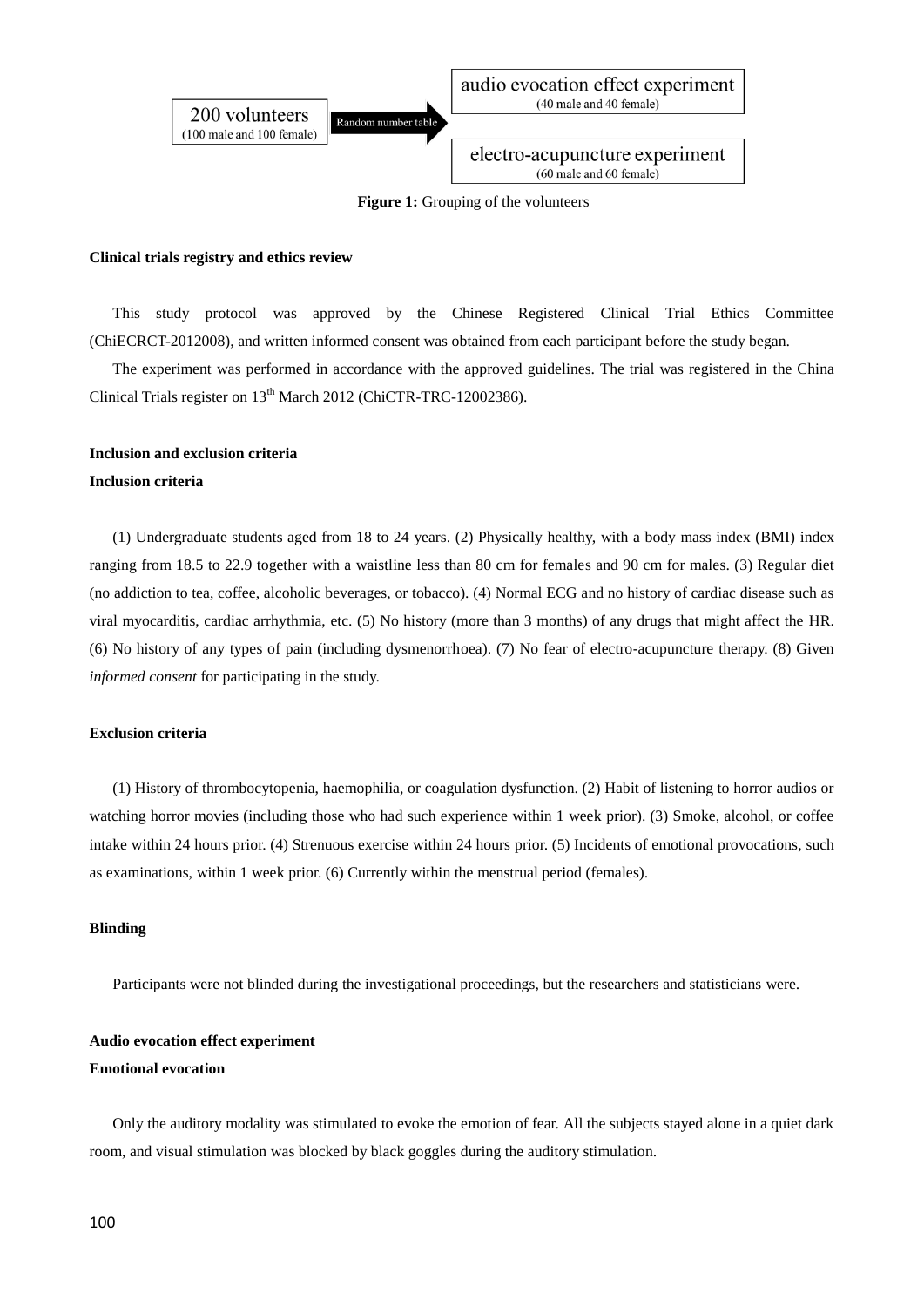#### **Audio material**

To evoke the fear emotion, we stimulated our subjects using a scary story and evaluated the effect by the 9-level Likert Scale, which contains 6 emotion descriptions from SAM (Palomba et al., 2000; Bradley and Lang, 1994).

WaveCN (sound-processing software, version 2.0.0.5, Xindong Su, China) was used to edit the audio files. The controlled parameters included a sound frequency of 44100 Hz in a dual track, the sampling digit was 16, and the average sound intensity was 22 dB (Liu et al., 2006).

(1) The neutral audio: *Ali Baba and the Forty Thieves from Bedtime Stories* (Xue et al., 2009) and a section of *The Girl Who Fell from the Sky*, making the entire length of the audio 20 minutes.

(2) The fear-invoking audio: *Sister's eyes series* in *Zhangzhen Storytelling* and sections of horror sounds from the same series, making the entire length of the audio 20 minutes.

# **Time and location**

Time: 19:00 to 24:00 from Sunday to Thursday the week following inclusion (avoiding the irregular daily routine caused by a weekend falling on the next day).

Location: A 20 m<sup>2</sup> laboratory of acupuncture and moxibustion, located at the Traditional Chinese Medical School in the Southern Medical University. The laboratory was quiet and darkened, with an ambient temperature of 23-27℃.

# **Procedure of the audio evocation effect experiment**

The 80 subjects (40 male and 40 female) were divided into a neutral and a fear-invoking group according to a random number table. After the subjects came to the laboratory, they had a 5-minute quiet rest before supplying personal information and signing the informed consent form. Subjects were then asked to lie down on the bed and to put on black goggles (Annan Carbon Technology MRX003-C011; Zhejiang, China) and earphones (SHE2550; Philips Electronic Singapore Pte, Ltd., Toa Payoh, Singapore). The lights were turned off, and no researcher was in the room, which meant the subjects were listening to the fear-invoking/neutral audio alone for 20 minutes. After the stimulation, the subjects were asked to complete the 9-level Likert Scale. All the subjects left after a 20-minute observation to ensure no discomfort occurred (Fig. 2).



**Figure 2:** Flow chart of the audio evocation effect experiment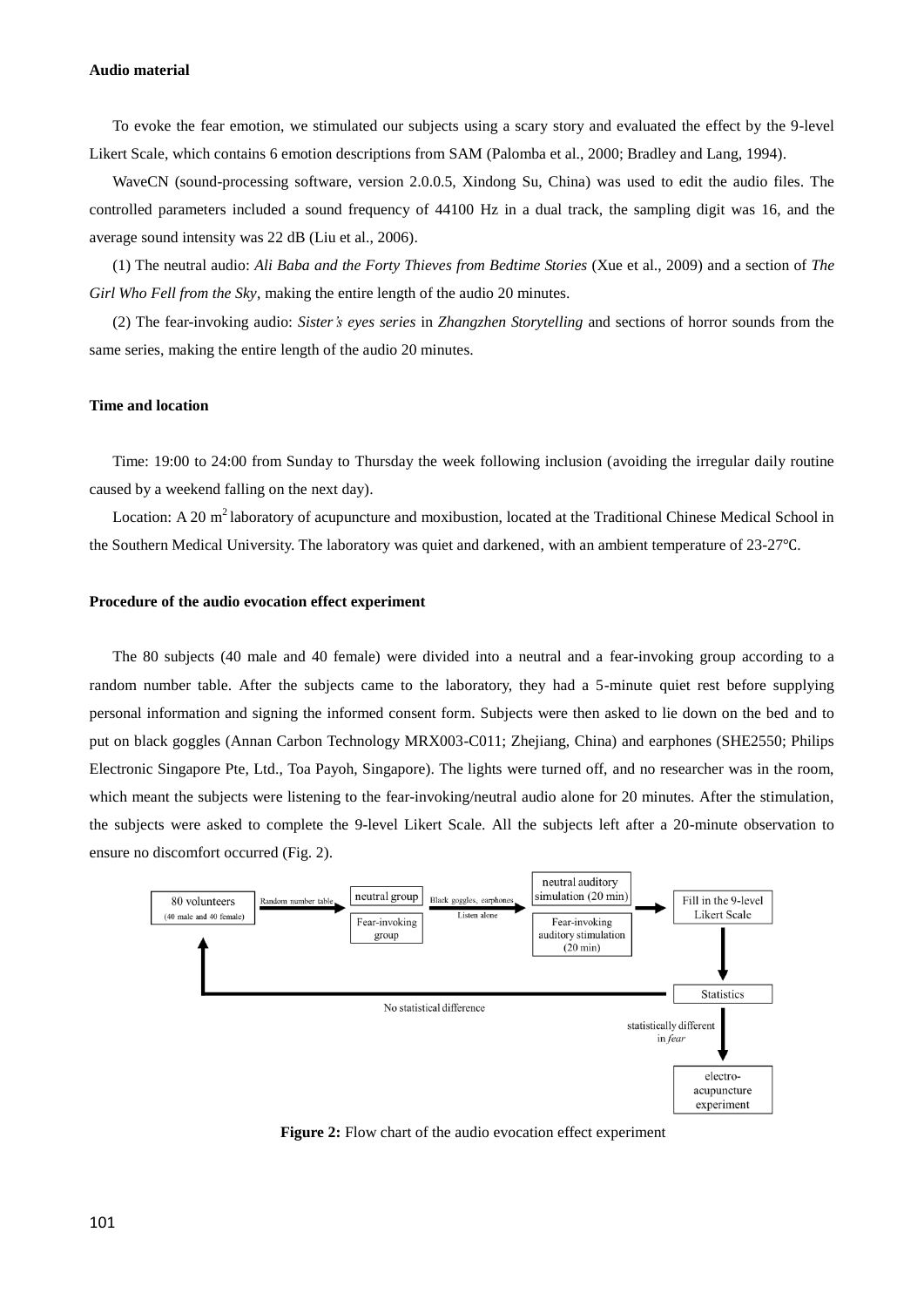# **Statistical analysis of the audio evocation effect experiment**

The Mann-Whitney U Test was used to analyse the data from the 9-level Likert Scale between the two groups in the audio evocation experiment.

#### **Results of the audio evocation effect experiment**

In the neutral group, 3 ECG recordings were interrupted, 2 subjects fell asleep, and 2 subjects changed their positions so that recordings became unclear. In the fear-invoking group, 2 ECG recordings were interrupted, 2 subjects were too frightened to continue the experiment, and 4 subjects changed their positions so that recordings became unclear. These subjects were not included in the statistical analysis. The final number of subjects included was thus 65 (33 from the neutral group and 32 from the fear-invoking group).

The difference in fear level between the two groups showed that the fear-invoking auditory stimulation produced the fear emotion. However, both the neutral and fear-invoking audios induced a certain extent of *interest* among the subjects, which might be related to interest in the stories. Regarding the interest-related items, there were no differences between the two groups. All the above findings indicated that the fear-invoking auditory stimulation produced the fear emotion (Table 1).

|                  | audio<br><b>Neutral</b><br>$group(N=33)$ | <b>Fear-invoking</b> |                |                |  |
|------------------|------------------------------------------|----------------------|----------------|----------------|--|
| <b>Items</b>     |                                          | audio<br>group       | <b>T</b> value | <b>P</b> value |  |
|                  |                                          | $(N=32)$             |                |                |  |
| <b>Happiness</b> | $1.91 \pm 1.355$                         | $1.75 \pm 1.760$     | $-0.747$       | 0.455          |  |
| <b>Sadness</b>   | $0.30 \pm 0.637$                         | $0.41 \pm 0.560$     | $-1.179$       | 0.238          |  |
| <b>Disgust</b>   | $0.82+1.424$                             | $0.97+0.993$         | $-1.526$       | 0.127          |  |
| <b>Interest</b>  | $3.48 \pm 1.856$                         | $3.06\pm2.109$       | $-1.023$       | 0.306          |  |
| Anger            | $0.58 + 1.001$                           | $0.94 + 1.014$       | $-1.725$       | 0.085          |  |
| Fear             | $1.00 \pm 1.803$                         | $4.41 \pm 2.312$     | $-5.557$       | $0.000*$       |  |
|                  |                                          |                      |                |                |  |

**Table 1:** Comparison of emotion grades after neutral or fear-invoking auditory stimulation

 $*$  P<0.05 comparison between the neutral and fear-invoking groups.

#### **Electro-acupuncture experiment**

The other 120 subjects (60 male and 60 female) here were divided into a control group and an electro-acupuncture group according to a random number table. Each subject participated only once in this experiment and should not have taken part in the experiment above.

# **Time and location**

Time and location conditions were the same as the audio evocation effect experiment above.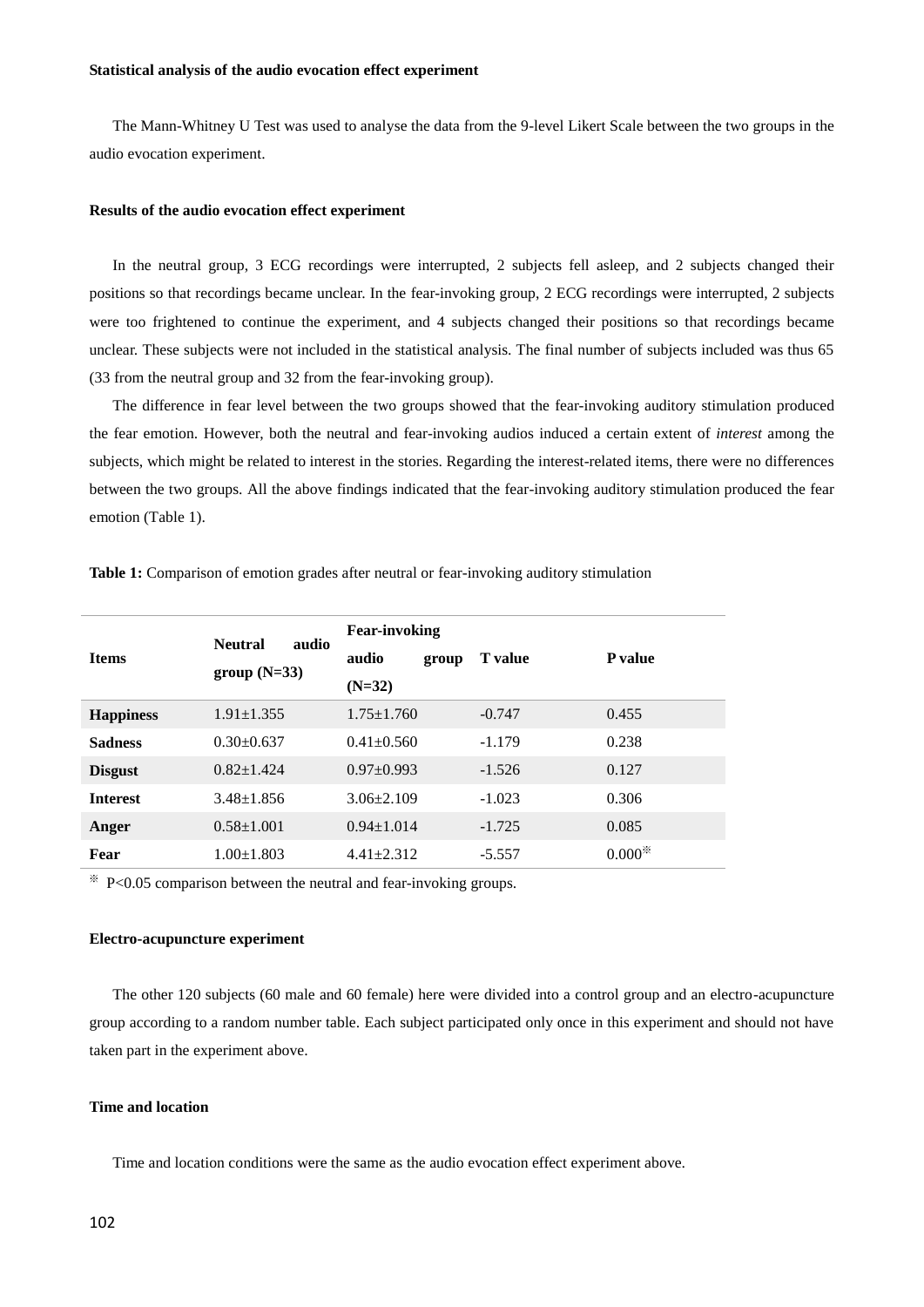#### **Procedure of the electro-acupuncture experiment**

The subjects had a 5-minute quiet rest in the laboratory before they completed the personal information forms and then signed the informed consent forms. One of the researchers then recorded their HR and asked the subjects to lie down on the bed in the supine position and to rest quietly for another 5 minutes. The skin of each subject was then cleaned at the level of the xiphoid process; subsequently, electrodes (Ambu blue sensor VL-00-S, Ambu A/S, Ballerup, Malaysia) were attached and connected to the Actiheart recorder (Cambridge Neurotechnology, Ltd.). The HRV was recorded before, during and after the audio, as well as before, during, and after the electro-acupuncture. Before the HRV recording, the PC5 and PC6 were located and marked in each subject's hands in the electro-acupuncture group, in accordance with the WHO Standard Acupuncture Point Location in the Western Pacific Region (World Health Organization, 2008). The skin was then sterilized with 75% alcohol, and tube needles (Φ 0.30×25 mm, Tianxie, Suzhou, China) were inserted to a depth of  $15\pm2$  mm. After the needles were inserted, the tube was carefully removed, the twirling method was adapted to generate a needle sensation.

PC5 and PC6 on the same side were then connected to the *Han* Electric acupuncture apparatus (LH202H, Huawei Industrial Development Limited Company, Beijing, China), and the stimulus frequency was set at 2/100 Hz with disperse-dense wave; the current intensity depended on the subject's tolerance or was increased until the skin moved slightly. By contrast, subjects in the control group lay down without any of these interventions. After the stimulation, all subjects remained in the supine position for 20 minutes. All the subjects left after a 20-minute observation to ensure that no discomfort occurred (Fig. 3).



**Figure 3:** Flow chart of the electro-acupuncture experiment

# **Observational index**

(1) Heart rate (BPM/HR). (2) Inter-beat interval (IBI). (3) The standard deviation of IBI (SD). (4) Root mean square successive difference of N-to-N intervals (RMSSD). (5) Very low frequency (VLF) (0.0033-0.04 Hz). (6) Low frequency (LF) (0.04-0.15 Hz). (7) High frequency (HF) (0.15-0.40 Hz). (8) Ratio of LF and HF (LF/HF). (9) Triangular index.

Frequency-domain indexes VLF, LF, HF and the LF/HF ratio were obtained using Fourier analysis (Park et al., 2008).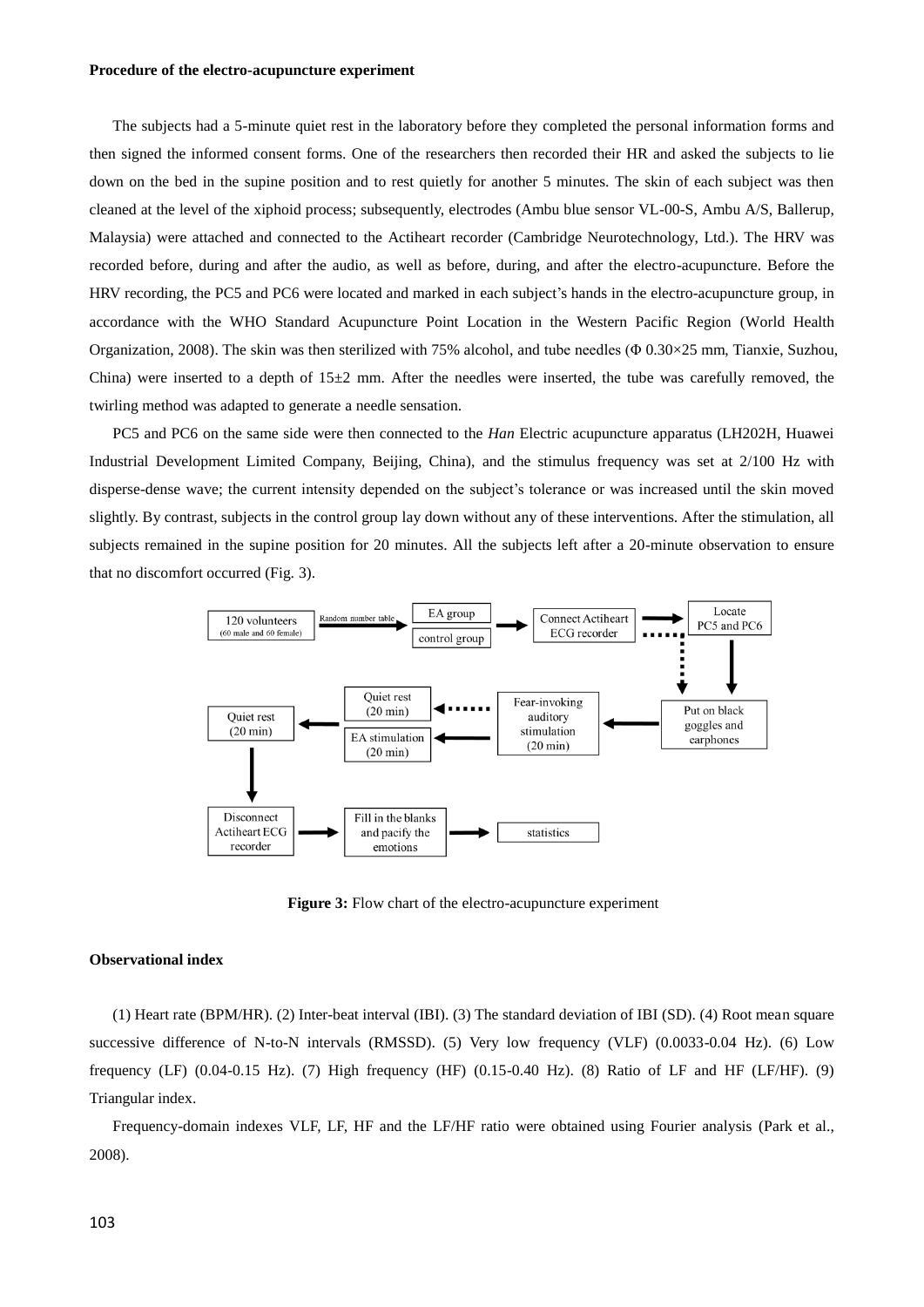#### **Statistics**

#### **Data export and processing**

The data were exported to a computer through a short range analysis on Actiheart ECG recorder software. The sampling period of the indexes was set at 5 minutes. The selective time span (Fig. 4) for analysis was 5 minutes before the fear-invoking audio (before audio), the last 5 minutes of the 20-minute audio (after audio), the last 5 minutes of the 20-minute electro-acupuncture (during electro-acupuncture) and the last 5 minutes of the 20-minute quiet rest (after electro-acupuncture).



**Figure 4:** Flow chart of the electro-acupuncture experiment

Data from the four periods (before the audio, after the audio, during electro-acupuncture and after electro-acupuncture) and data of the emotions scale were sorted and processed via MS Excel 2013 (Microsoft Corporation, Redmond, Washington, USA).

#### **Statistical analysis**

A descriptive analysis of the data was performed using the mean  $\pm$  SD (x $\pm$ s). The frequency-domain indexes VLF, LF and HF were subjected to logarithmic transformation (ln). All analyses were performed using SPSS 20.0 (IBM Corporation, Armonk, New York, USA) by a statistician blinded to the experimental allocation. The Kruskal-Wallis H test was used for data of all emotion items from the 9-level Likert Scale in the electro-acupuncture experiment. Indexes of HRV between the electro-acupuncture group and the control group were analysed using the Bonferroni-corrected Mann-Whitney test.

# **Results**

#### **Baseline information of the electro-acupuncture experiment**

During the electro-acupuncture experiment, 2 ECGs of the control group were interrupted, 2 subjects fell asleep, 3 subjects changed their positions so that the recordings became unclear, and 2 subjects were too frightened to continue the experiment. In the electro-acupuncture group, 1 ECG recording was interrupted, 1 subject changed his position so that the recordings became indistinct, 1 subject was too frightened to continue, and 3 subjects could not tolerate the minimum quantity of stimulus required for the electro-acupuncture. These subjects were not included in the statistical analysis. The final number of subjects analysed was thus 105 (52 in the control group and 53 in the electro-acupuncture group).

104 The baseline information of the subjects is listed in Table 2. There were no differences between the two groups in any indexes, including gender, age, height, weight, BMI, HR, and fear grade scores, before the experiment.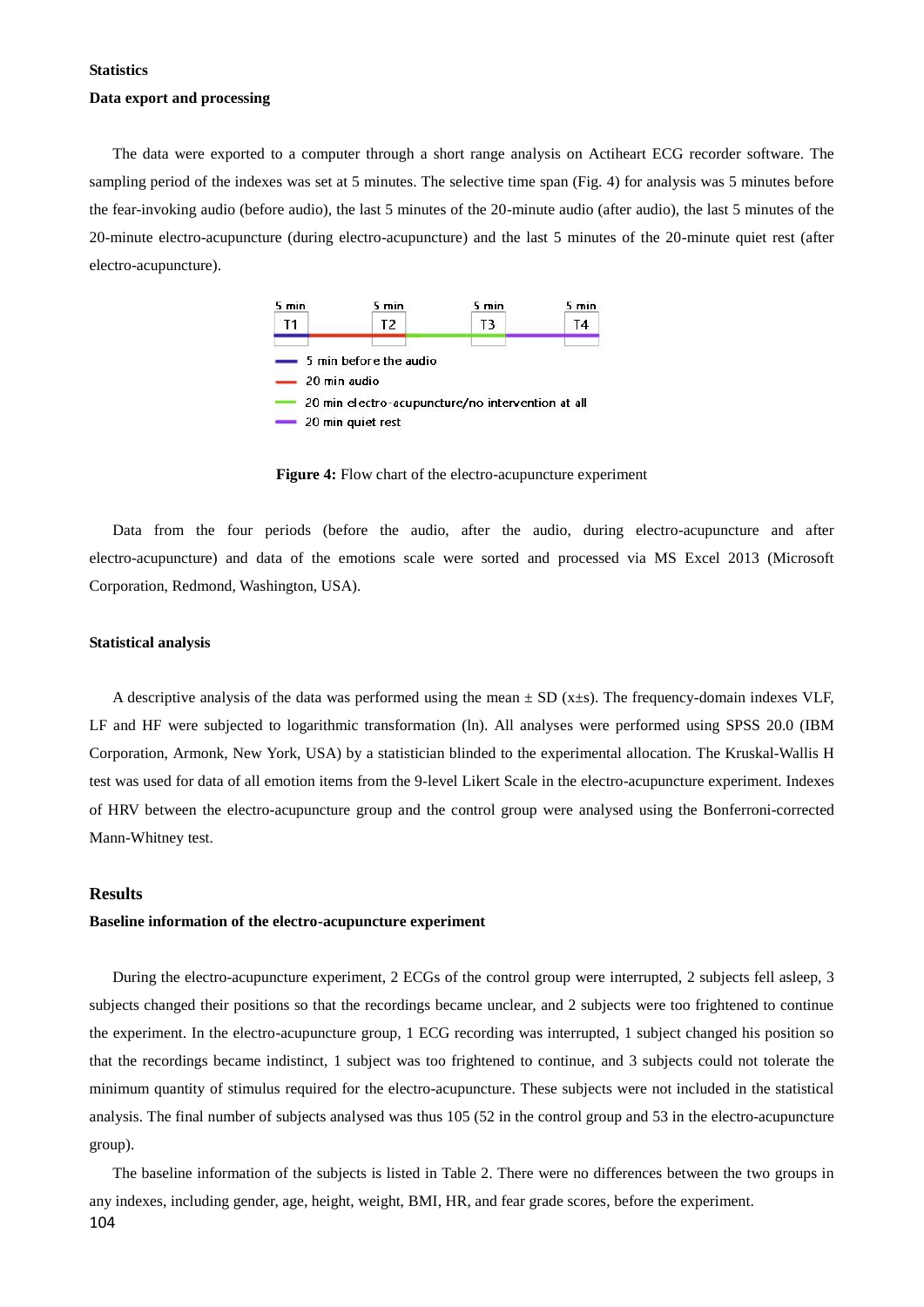|                         | N  | <b>Gender</b><br>(M/F) | Age $(y)$        | Height (cm)     | Weight (kg)      | BMI              | <b>HR</b><br>before<br>the<br>experiment | <b>Fear grade</b> |
|-------------------------|----|------------------------|------------------|-----------------|------------------|------------------|------------------------------------------|-------------------|
| <b>Control</b><br>group | 52 | 26/26                  | $20.79 \pm 2.02$ | $166.92 + 8.10$ | $56.95 + 7.44$   | $20.37 \pm 1.52$ | $72.18 \pm 8.60$                         | $4.94 \pm 1.55$   |
| EA group                | 53 | 25/28                  | $20.67 \pm 1.28$ | $165.55 + 8.51$ | $55.64 \pm 7.42$ | $20.13 \pm 1.26$ | $72.49 \pm 9.41$                         | $5.00 \pm 1.56$   |
| <b>Test value</b>       |    | $0.084^{*}$            | 0.385            | 0.848           | 0.903            | 0.856            | $0.603$ <sup>*</sup>                     | $0.666^*$         |
| P value                 |    | 0.846                  | 0.701            | 0.398           | 0.368            | 0.394            | 0.548                                    | 0.768             |

# Chi square value, \*Z value, the rest are t test values; EA group, electro-acupuncture group.

# **Comparison of HRV between the electro-acupuncture group and the control group**

During the electro-acupuncture, the SD, RMSSD and lnHF of the electro-acupuncture group were all higher than those in the control group (P<0.017). The remaining indexes did not significantly differ regardless of whether they were from before the audio, after the audio or after the electro-acupuncture (Table 3; Fig. 5).

**Table 3:** Comparison of HRV between the electro-acupuncture group and the control group

| <b>Indexes</b> | <b>Time</b>             | Control group     | Electro-acupuncture group | $\mathbf{z}$ | ${\bf P}$ |
|----------------|-------------------------|-------------------|---------------------------|--------------|-----------|
| HR             | $\mathbf{1}$            | 72.63±11.32       | 71.32±10.99               | $-0.565$     | 0.572     |
|                | $\sqrt{2}$              | 72.37±13.31       | $70.68 \pm 12.25$         | $-0.442$     | 0.658     |
|                | $\mathfrak{Z}$          | 69.40±10.86       | 66.189±11.37              | $-1.809$     | 0.070     |
|                | $\overline{4}$          | $67.17 \pm 10.80$ | 65.98±10.75               | $-0.673$     | 0.501     |
| IBI            | $\mathbf{1}$            | 840.23±133.53     | 854.83±131.98             | $-0.471$     | 0.638     |
|                | $\sqrt{2}$              | 850.06±151.06     | 868.75±148.86             | $-0.429$     | 0.668     |
|                | $\mathfrak{Z}$          | 879.13±134.04     | 924.23±147.72             | $-1.785$     | 0.074     |
|                | $\overline{4}$          | 910.44±147.99     | 927.09±146.78             | $-0.711$     | 0.477     |
| <b>SD</b>      | $\mathbf{1}$            | 64.12±33.98       | $67.36 \pm 26.49$         | $-1.064$     | 0.287     |
|                | $\sqrt{2}$              | 51.23±20.75       | 55.48±20.58               | $-1.279$     | 0.201     |
|                | $\mathfrak{Z}$          | 54.90±19.97       | 65.93±22.90               | $-2.500$     | $0.012*$  |
|                | $\overline{4}$          | $60.40 \pm 28.91$ | $60.72 \pm 23.85$         | $-0.333$     | 0.739     |
| <b>RMSSD</b>   | $\mathbf{1}$            | 57.38±40.23       | 65.30±38.34               | $-1.307$     | 0.191     |
|                | $\sqrt{2}$              | 47.34±34.38       | $56.21 \pm 35.60$         | $-0.942$     | 0.346     |
|                | 3                       | $46.35 \pm 20.76$ | $63.90 \pm 35.65$         | $-2.544$     | $0.011*$  |
|                | $\overline{\mathbf{4}}$ | 51.86±25.33       | $61.17 \pm 35.28$         | $-0.920$     | 0.358     |
| <b>lnVLF</b>   | $\mathbf{1}$            | $7.02 \pm 1.15$   | $7.00 \pm 0.75$           | $-0.122$     | 0.903     |
|                | $\sqrt{2}$              | $6.34 \pm 0.78$   | $6.57 + 0.74$             | $-1.320$     | 0.187     |
|                | 3                       | $6.76 \pm 0.84$   | $6.93 \pm 0.84$           | $-1.179$     | 0.238     |
|                | $\overline{4}$          | $7.08 \pm 1.15$   | $6.89 \pm 0.82$           | $-1.199$     | 0.231     |
|                | $\mathbf{1}$            | $7.12 \pm 1.21$   | $7.31 \pm 0.82$           | $-1.801$     | 0.072     |
| lnLF           | $\overline{2}$          | $6.60 \pm 0.95$   | $6.81 \pm 0.85$           | $-1.327$     | 0.185     |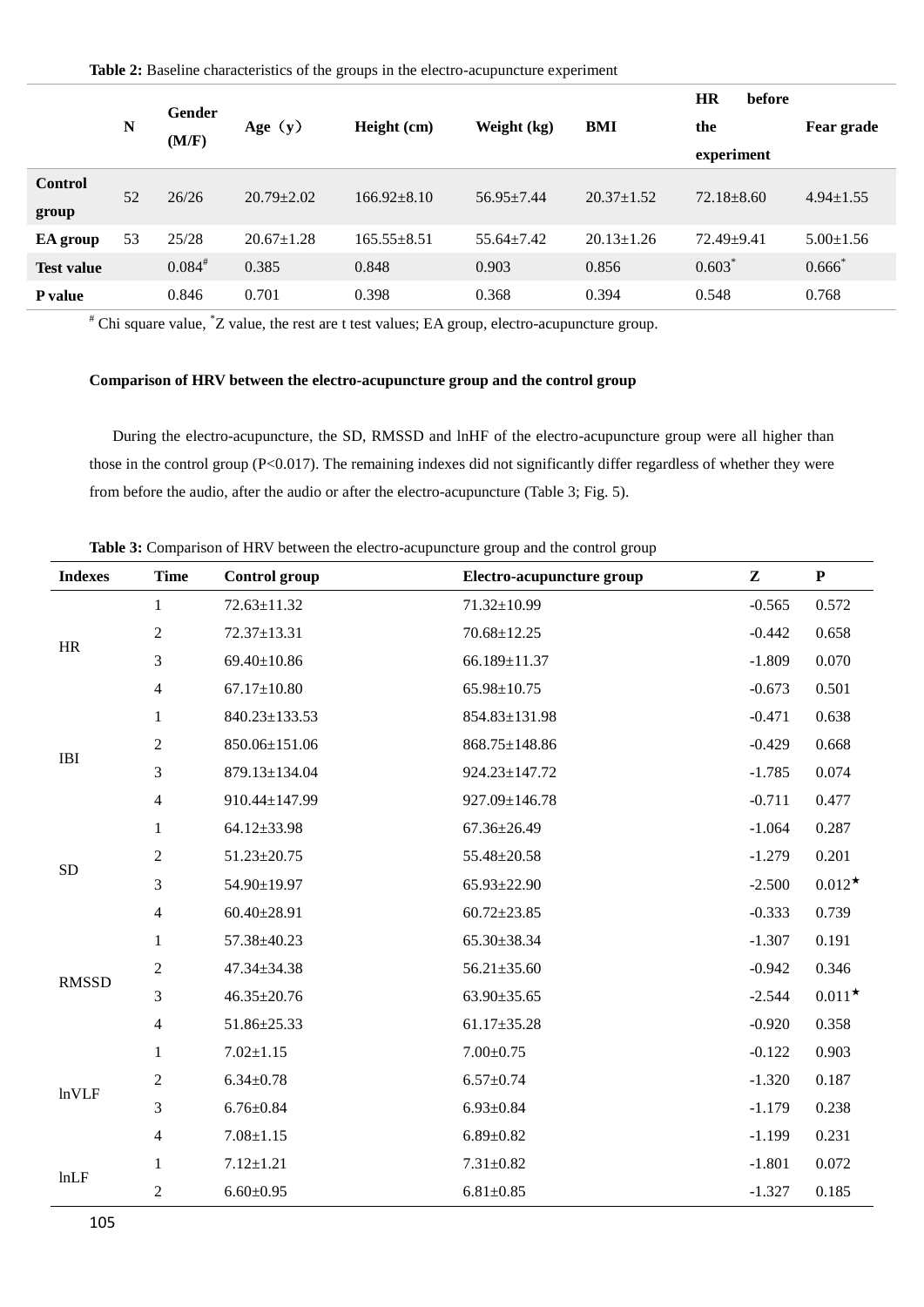



**Figure 5:** Changes in the 4 time points between the two groups

 Time 1, before the audio, the 5-minute rest time before the audio. Time 2, after the audio, the last 5 minutes of the 20-minute audio. Time 3, during electro-acupuncture, the last 5 minutes of the 20-minute electro-acupuncture. Time 4,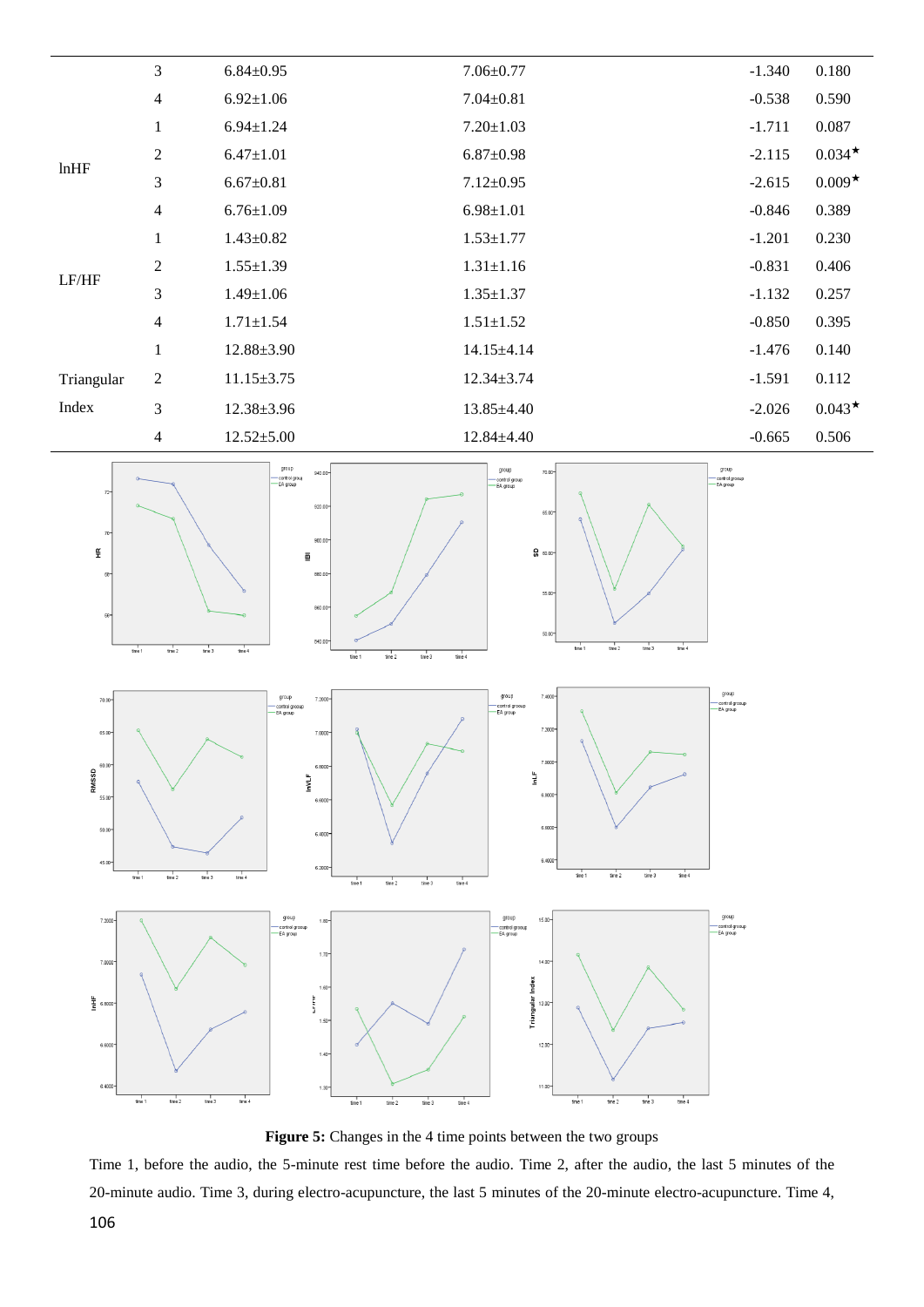after electro-acupuncture, the last 5 minutes of the 20-minute quiet rest. \* A Bonferroni-corrected Mann-Whitney test between the control group and the electro-acupuncture group, p<0.017.

#### **Discussion**

Our result suggests that PC5 and PC6 electro-acupuncture may increase HRV in the short term, as indicated by the higher RMSSD and HF components. RMSSD is a time-domain index that reflects the activity of the cardiac parasympathetic system (Zahn et al., 2016). By contrast, the HF component is a frequency-domain index, mediated by the parasympathetic system (Anderson et al., 2012) and therefore is an indirect marker of the cardiac parasympathetic system (Billman, 2011). This may indicate that PC5 and PC6 electro-acupuncture was able to activate the cardiac parasympathetic nervous system.

It is established that the fear emotion can stimulate a fight-or-flight response, activate the sympathetic system, stimulate the secretion of adrenaline, and increase the HR, i.e., increase sympathetic and decreased parasympathetic activities (Aslaksen et al., 2007). In this study, the fear-invoking audio story stimulated the fight-or-flight response through the activated sympathetic system; subsequently, we electro-acupunctured at PC5 and PC6 on the scared subjects and found that a higher RMSSD and HF was produced, indicating that PC5 and PC6 electro-acupuncture could activate the parasympathetic system. The HR is controlled by the cardiac sympathetic and parasympathetic systems; activation of the parasympathetic system is supposed to reduce the HR, but in the present study, there was no significant reduction in HR as expected.

We suggest that this finding might be due to one or several of the following reasons: (1) The normal cardiac ANS always tries to balance the sympathetic and parasympathetic systems; when the parasympathetic system is activated, the sympathetic system will also activate to maintain the balance. (2) The effect of PC5 and PC6 electro-acupuncture was immediate; it has been proposed by Anderson et al. (2012) that acupuncture exerts its effect through physiological regulation including the improvement of HRV, synchronization of the cardiac sympathetic and parasympathetic systems and reduction in HR, which may occur secondary to sympathetic inhibition and/or parasympathetic activation. (3) There were large individual HRV differences among our healthy young subjects. (4) Factors affecting the HRV indexes (such as mental state, exercise, and sleep quality) that we did not control might have influenced the experiment. (5) The sample size of this study might have been too small.

In conclusion, PC5 and PC6 electro-acupuncture has an immediate effect on HRV in subjects who are exposed to fear-invoking auditory stimulation, increasing the RMSSD and HF component of HRV, which indicates that it may affect cardiac autonomic regulation, mainly via the parasympathetic system.

## **Acknowledgements**

This was a cooperative project between the Southern Medical University and the University of Bergen. We thank all the volunteers for participating in this study.

# **Author contributions**

Conceived and designed the experiments: Yong Huang, Gustav Wik, and Huanlin Huang. Performed the experiments: Huanlin Huang, Jizhou Wang, and Yujie Li. Analysed the data: Ole Bernt Fasmer and Zheng Zhong.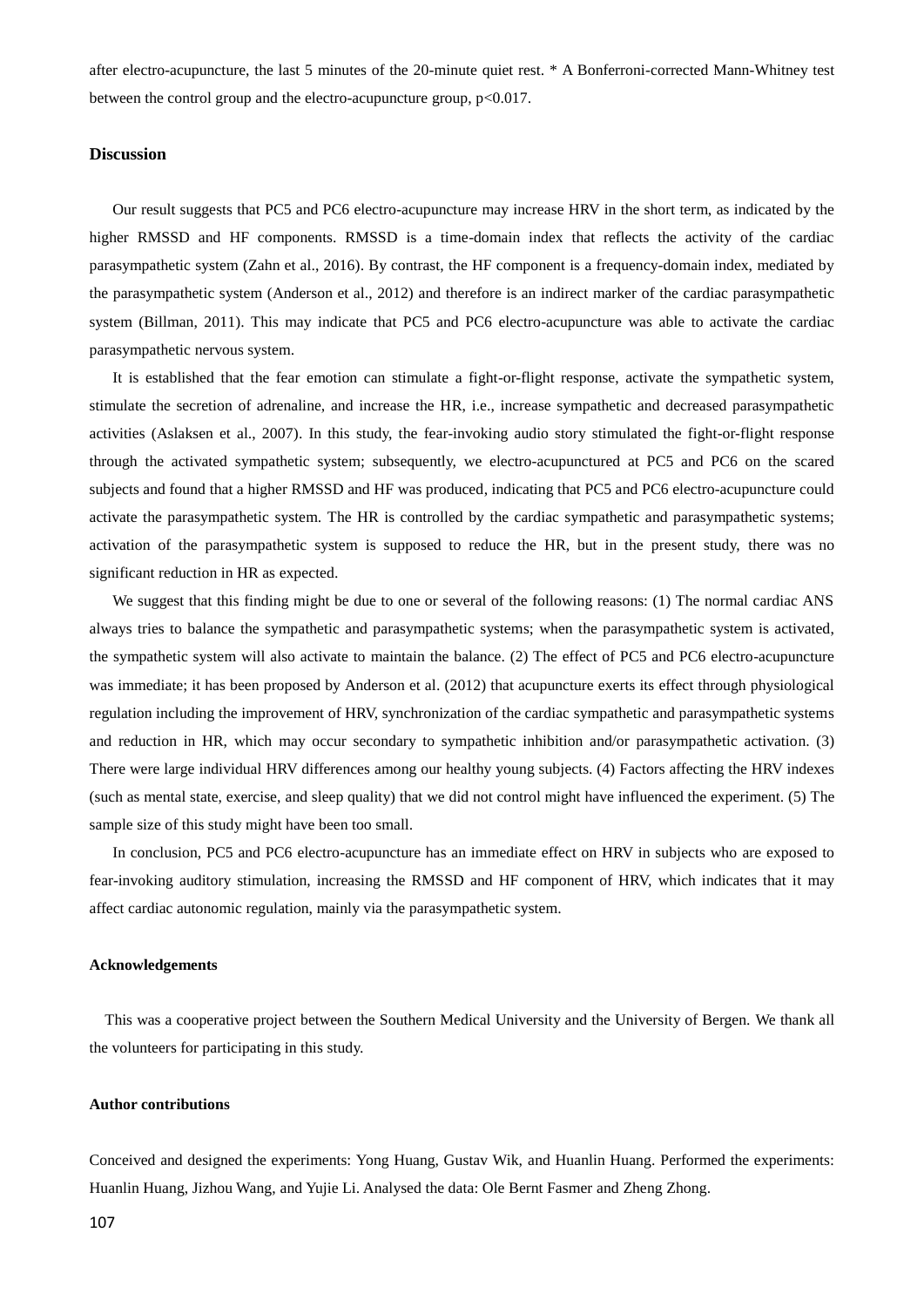Created the audio materials: Xinyi Zhang. Analysed the data and wrote the paper: Huanlin Huang and Shaohui Huang.

**Conflict of Interest:** All the authors have declared that they have no conflict of interest. **Funding:** College students' innovative experimental project of Guangdong Province. No. 121211050

#### **References**

- 1. Anderson, B., Nielsen, A., Mckee, D., Jeffres, A. and Kligler, B. (2012) Acupuncture and heart rate variability: a systems level approach to understanding mechanism. *Explore: The Journal of Science and Healing,* **8,** 99-106.
- 2. Asl, B. M., Setarehdan, S. K. and Mohebbi, M. (2008) Support vector machine-based arrhythmia classification using reduced features of heart rate variability signal. *Artificial Intelligence in Medicine,* **44,** 51-64.
- 3. Aslaksen, P. M., Myrbakk, I. N., Høifødt, R. S. and Flaten, M. A. (2007). The effect of experimenter gender on autonomic and subjective responses to pain stimuli. *Pain,* **129,** 260-268.
- 4. B A Cker, M., Grossman, P., Schneider, J., Michalsen, A., Knoblauch, N., Tan, L., Niggemeyer, C., Linde, K., Melchart, D. and Dobos, G. J. (2008) Acupuncture in migraine: investigation of autonomic effects. *The Clinical journal of pain,* **24,** 106-115.
- 5. Billman, G. E. (2011) Heart rate variability a historical perspective. *Frontiers in Physiology,* **2,** 86.
- 6. Borkovec, T. D. and O'brien, G. T. (1977) Relation of autonomic perception and its manipulation to the maintenance and reduction of fear. *Journal of Abnormal Psychology,* **86,** 163-171.
- 7. Bradley, M. M. and Lang, P. J. (1994) Measuring emotion: the Self-Assessment Manikin and the Semantic Differential. *Journal of Behavior therapy and Experimental Psychiatry,* **25,** 49-59.
- 8. Brage, S., Brage, N., Franks, P. W., Ekelund, U. and Wareham, N. J. (2005) Reliability and validity of the combined heart rate and movement sensor Actiheart. *European Journal of Clinical Nutrition,* **59,** 561-570.
- 9. de la Cruz Torres, B., Albornoz Cabello, M., García Bermejo, P. and Naranjo Orellana, J. (2016) Autonomic responses to ultrasound-guided percutaneous needle electrolysis of the patellar tendon in healthy male footballers. *Acupuncture in Medicine,* **34,** 275-279.
- 10. Etzel, J. A., Johnsen, E. L., Dickerson, J., Tranel, D and Adolphs, R. (2006) Cardiovascular and respiratory responses during musical mood induction. *International Journal of Psychophysiology,* **61,** 57-69.
- 11. Gullone, E., Cummins, R. A. and King, N. J. (1996) Self-reported fears: a comparison study of youths with and without an intellectual disability. *Journal Of Intellectual Disability Research,* **40 ( Pt 3),** 227-240.
- 12. Guo, J. H. and Zhang, P. (2007) *Ambulatory electrocardiography,* People's Medical Publishing, Beijing. 12, 843-847.
- 13. Hsu, C. C., Weng, C. S., Sun, M. F., Shyu, L. Y., Hu, W. C. and Chang, Y. H. (2007) Evaluation of scalp and auricular acupuncture on EEG, HRV, and PRV. *American Journal of Chinese Medicine,* **35,** 219-230.
- 14. Jia, B. A., Cheng, C. Y., Lin, Y. W., Li, T. C., Liu, H. J. and Hsieh, C. L. (2011) The 2 Hz and 15 Hz electroacupuncture induced reverse effect on autonomic function in healthy adult using a heart rate variability analysis. *Journal of Traditional Complementary Medicine,* **1,** 51-56.
- 15. Li, M., Hu, L., Cai, R. L., Wu, Z. J. and Wang, K. M. (2012) [Effects of electroacupuncture at PC6 and BL15 on nerve electrical activity in spinal dorsal root and norepinephrine and dopamine contents in paraventricular nucleus of hypothalamus in rats with acute myocardial ischemia]. *Zhong Xi Yi Jie He Xue Bao,* **10,** 874-879.
- 16. Litscher, G. (2010) Transcontinental and translational high-tech acupuncture research using computer-based heart rate